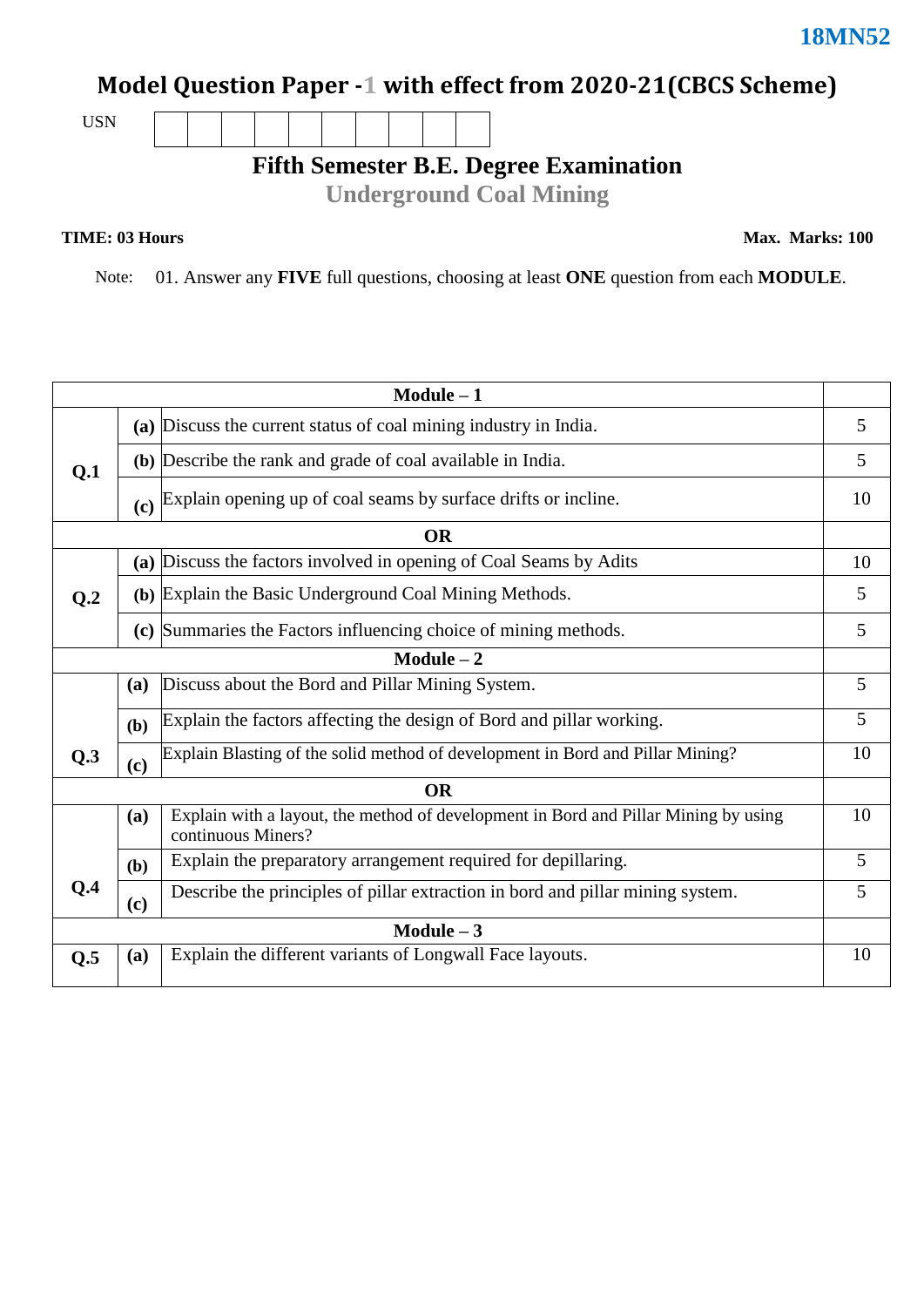## **18MN52**

|              | (b)                                                                                                                             | Explain with a diagrammatic illustration, double unit longwall face working.        |    |  |  |  |
|--------------|---------------------------------------------------------------------------------------------------------------------------------|-------------------------------------------------------------------------------------|----|--|--|--|
| <b>OR</b>    |                                                                                                                                 |                                                                                     |    |  |  |  |
|              | (a)                                                                                                                             | Explain the applications, advantages and disadvantages of longwall mining.          |    |  |  |  |
| Q.6          | (b)                                                                                                                             | Summaries the factors affecting length and width of longwall panel.                 |    |  |  |  |
|              | (c)                                                                                                                             | Explain with a diagram, mining by single unit longwall face system.                 |    |  |  |  |
| $Module - 4$ |                                                                                                                                 |                                                                                     |    |  |  |  |
| Q.7          | With neat sketches, explain the characteristics of types of immediate roofencountered in<br>long wall panels during extraction. |                                                                                     |    |  |  |  |
| <b>OR</b>    |                                                                                                                                 |                                                                                     |    |  |  |  |
|              | <b>(a)</b>                                                                                                                      | Discuss the support system used inlongwall face and gate roads.                     | 10 |  |  |  |
| Q.8          | (b)                                                                                                                             | Explain with a neat sketch, method of working a thin coal seam by long wall mining. |    |  |  |  |
| $Module - 5$ |                                                                                                                                 |                                                                                     |    |  |  |  |
|              | (a)                                                                                                                             | Explain Blasting Gallery method of Mining thick seam.                               | 10 |  |  |  |
| O.9          | (b)                                                                                                                             | Discuss the applications and limitations of Hydraulic Mining.                       | 10 |  |  |  |
| <b>OR</b>    |                                                                                                                                 |                                                                                     |    |  |  |  |
| Q.10         | (a)                                                                                                                             | Explain with a neat sketch Horizon mining.                                          | 10 |  |  |  |
|              | (b)                                                                                                                             | Describe the conditions suitable for underground gasification of coal.              |    |  |  |  |
|              |                                                                                                                                 |                                                                                     |    |  |  |  |